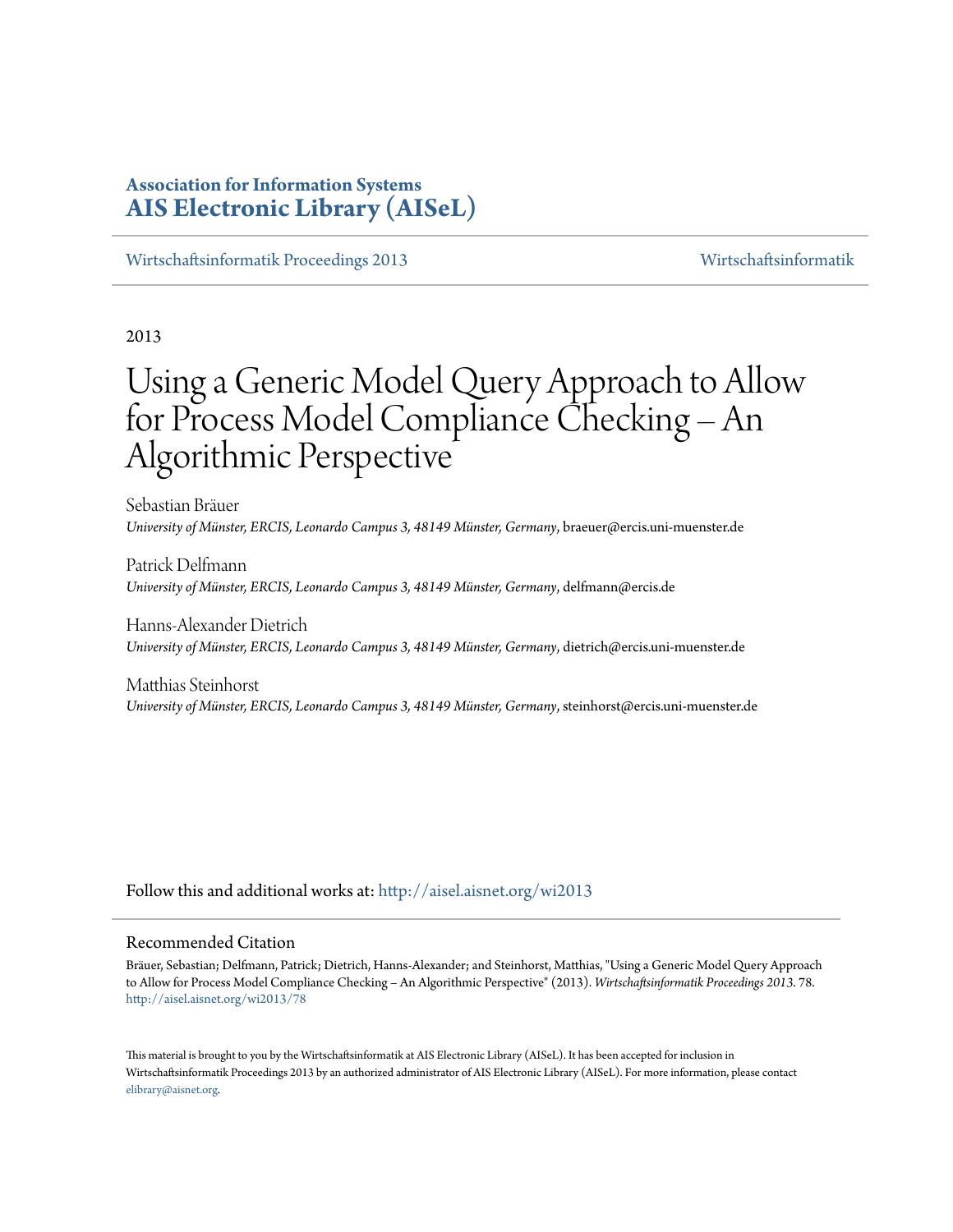# **Using a Generic Model Query Approach to Allow for Process Model Compliance Checking – An Algorithmic Perspective**

Sebastian Bräuer, Patrick Delfmann, Hanns-Alexander Dietrich, and Matthias Steinhorst

University of Münster, ERCIS, Leonardo Campus 3, 48149 Münster, Germany {braeuer,delfmann,dietrich,steinhorst}@ercis.uni-muenster.de

**Abstract.** Increased regulation forces financial companies to assure their business processes' compliance with legal and company-internal rules. In this paper, we introduce a model-driven business process compliance checking approach. It allows for defining compliance rules and identifying their occurrences in process models based on a graph theory-based approach. We outline the challenges to be met in the conceptualization of the approach and especially its implementation through suitable algorithms. Furthermore, we present an according modeling tool and evaluate the approach against related work.

**Keywords:** Business Process Management, Process Model Compliance Checking, Pattern Matching, GMQL

# **1 Introduction**

In the wake of recent financial and economic crises, financial institutions are faced with a steady increase in regulations [1]. Against this backdrop, compliance checking has become of major interest in both Business Process Management research [2] and practice [3]. Compliance checking means determining if all business processes of a company comply with existing internal and external regulations [4]. It impacts process modeling, because regulations need to be represented in the process models of a company. This is commonly referred to as design time compliance checking [3].

In this context, a regulation can be understood as a restriction on the control flow of a process model. This restriction can be represented as a subsection or pattern of the overall model graph. For example, a simple, yet commonly occurring compliance rule states that a particular activity A must be preceded by an activity B. To apply for a loan, for instance, a customer's financial background first needs to be investigated. For a process model to comply with this rule, every instance of A (apply for loan) must consequently have a predecessor B (investigate financial background). To check whether a given set of process models does indeed comply with this rule, all corresponding pattern instances need to be found. A respective pattern can thereby either represent a compliance violation where A is *not* preceded by B or a compliant model

11<sup>th</sup> International Conference on Wirtschaftsinformatik,  $27<sup>th</sup>$  February –  $01<sup>st</sup>$  March 2013, Leipzig, Germany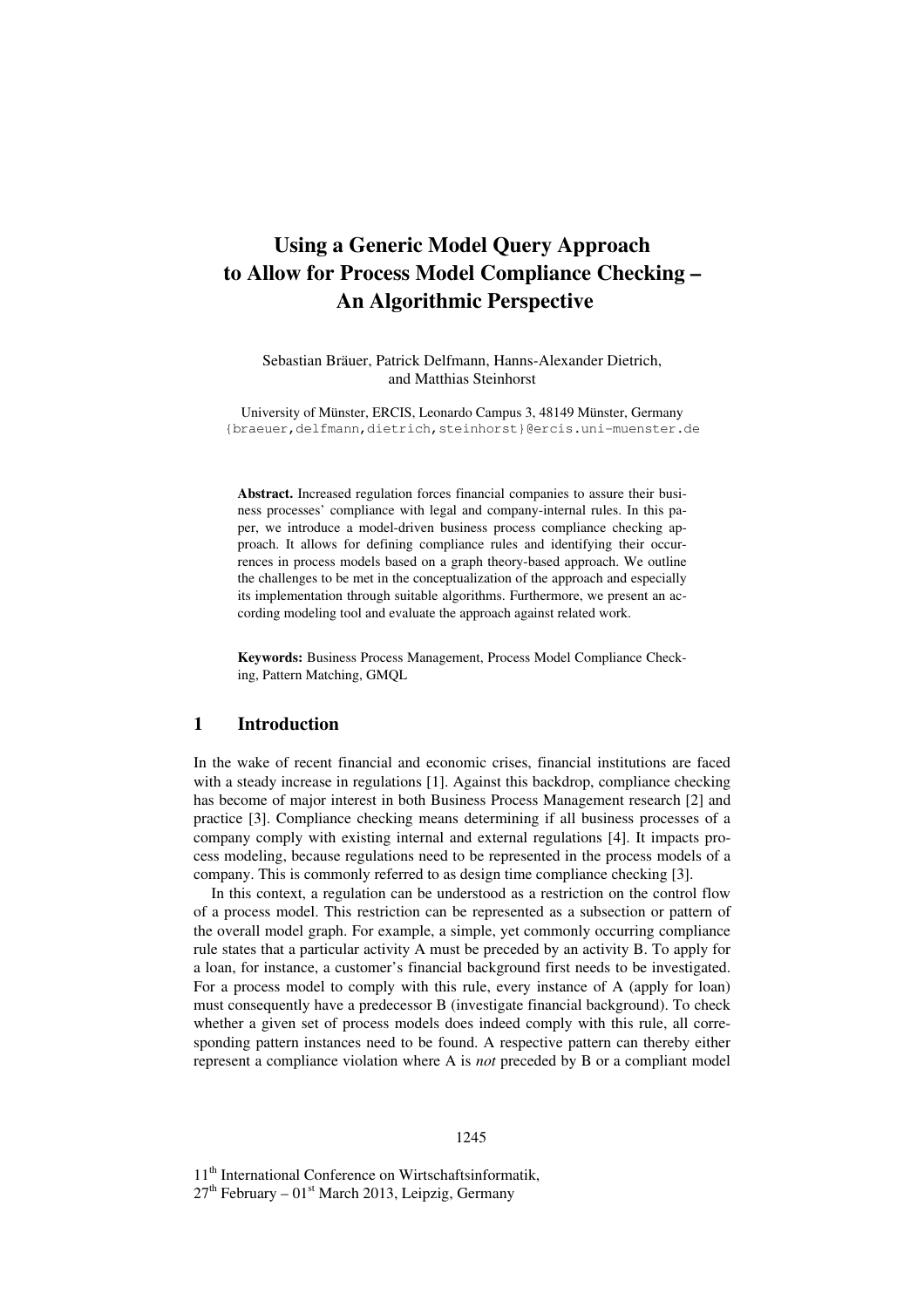subsection where A is *indeed* preceded by B. Design time compliance checking thus corresponds to pattern matching in process models.

As many companies develop and maintain large repositories of process models [6], a manual pattern search is unfeasible. Implementing an automated solution, however, proves challenging for three reasons:

- First, a company may use different modeling languages to document its business processes. A compliance checking approach therefore should to support different graph-based modeling languages.
- Second, as design time compliance checking equals the problem of graph pattern matching, a compliance checking approach must be able to identify arbitrarily complex structures within the overall model graph. In particular, compliance regulations often translate to (cyclic) paths of elements, which need to be found.
- Third, attribute values of model objects need to be compared to one another in the matching process. An attribute of a model object can for instance be its label or additional information about the object that need to be captured in the model. Consider the example of the 4-eye-principle which dictates that two particularly critical business activities need to be executed by two different employees or organizational units. Fig. 1 contains a violation of this rule in a BPMN-like process model, because activities "Check loan application" (A) and "Verify loan application" (B) are executed by the same organizational unit. In terms of a pattern query, this violation refers to a path from activity A to activity B such that the label attributes of the organizational units directly related to these activities carry the same value.



**Fig. 1.** Violation of the 4-eye-principle

To meet these challenges, a generic model query language (GMQL) has recently been proposed [7] and applied in the context of design-time compliance checking [8]. As our previous work focusses on conceptually specifying GMQL, the purpose of this paper is to provide an algorithmic specification of the matching process. We explain how GMQL is able to interpret variables and variable conditions. The paper also presents a working implementation of the algorithmic specification. As some of the compliance checking approaches have not been implemented, the paper contributes to the proliferation of applicable compliance checking approaches in research and practice.

As the development of a model query language falls into the realm of design science research, the remainder of this paper is structured according to the phases of a design science research process as outlined by PEFFERS ET AL. [9]. To define the objectives of our solution, we briefly introduce the concept of GMQL (Section 2). We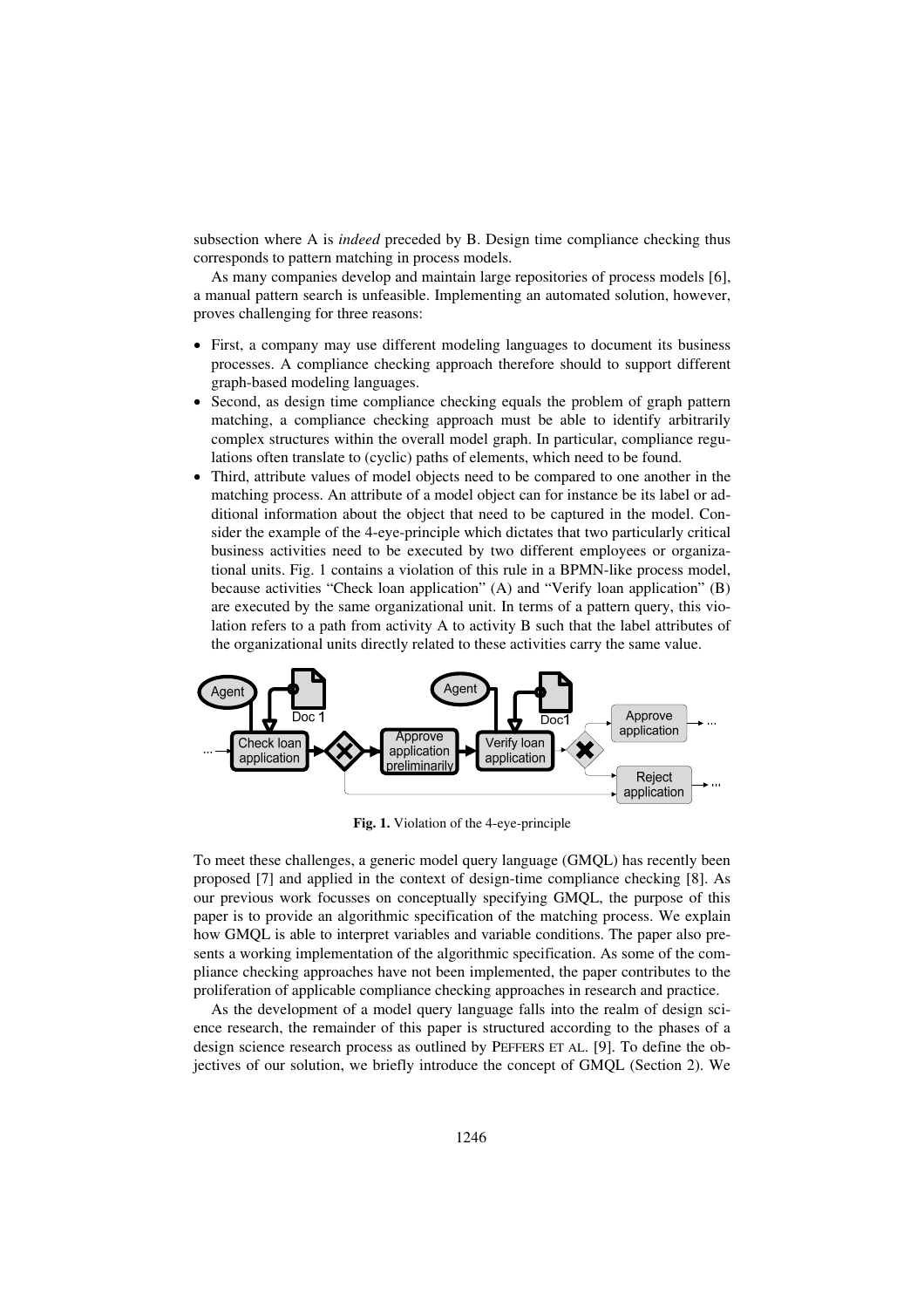design and develop the solution by proposing an algorithmic specification of GMQL in Section 3. This specification is implemented and applied in the context of design time compliance checking in Section 4. This section also provides a discussion of the prerequisites and limitations of GMQL. We evaluate GMQL against the backdrop of existing literature in Section 5. The paper closes with a summary of its main findings and an outlook to future research in Section 6. Figure 2 contains a description of the research process. The figure lists each phase, the research method used to complete the phase, and the section of the paper at hand containing the respective findings.



**Fig. 2.** Research methodology and structure of paper

# **2 Objectives of the Solution**

GMQL recognizes any conceptual model as two basic sets. These are the set O of its objects and the set R of its relationships. The set E of elements is defined as the union of O and R. GMQL provides set-modifying functions and operators that perform operations on these basic sets. To be able to specify pattern queries, we define four classes of such functions. First, we have to be able to recognize elements of a particular type of the language and elements having attributes (of a particular type or value):

- *ElementsOfType(X,a)* returns all elements of the input set  $X \in E$  that belong to a particular type a. The respective elements are put into a single output set.
- *ElementsWithTypeAttributeOfValue(X,a,b)* returns a set containing all elements of the input set of elements  $X \in E$  that have an associated type attribute of name a with the attribute value b. A type attribute is assigned to all instances of a given object type. An example of a type attribute is the label of a BPMN activity. As all activities have a label the according attribute is assigned to the type specification.
- *InstanceAttributesOfValue(Y,a,b)* returns a set containing all instance attributes of the input object set  $Y \in O$  whose attribute is of name a and whose values are equal to b. An instance attribute is assigned to an object instances. An example of an instance attribute is a clause of a particular law that needs to be adhered to in order to compliantly execute a process activity.
- *ElementsWithTypeAttributeOfDataType(X,a)* returns a set containing all elements of the set of elements  $X \in E$  that are assigned type attributes of a particular data type. The data type of a type attribute can be STRING, INT, DOUBLE, BOOL, and ENUM. In case the second parameter is set to INT the functions will therefore return all elements that have type attributes of type INT. In case of a process activ-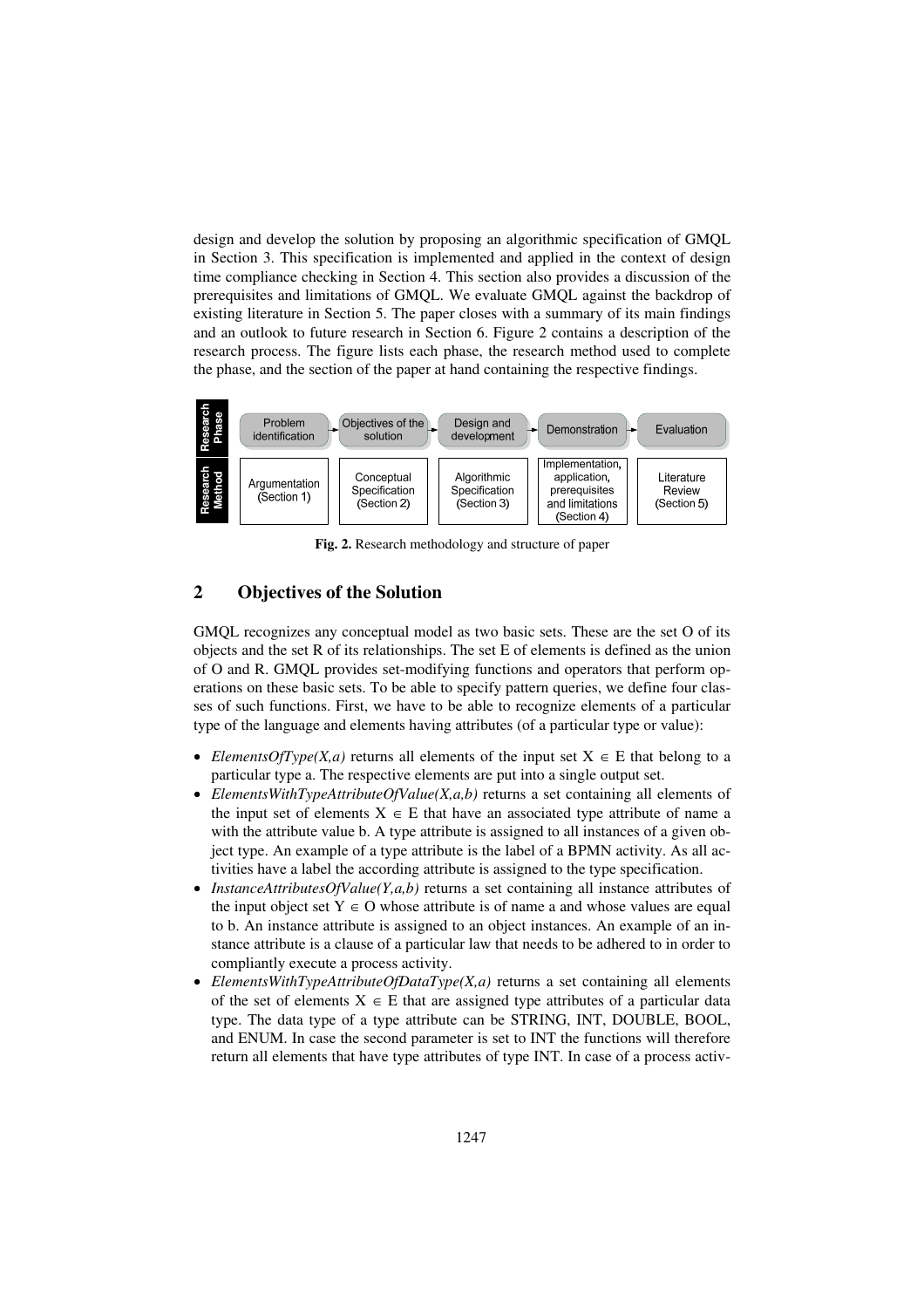ity, respective type attributes can for instance be execution time, costs, or number of employees involved to execute the activity.

 *InstanceAttributesOfDataType(Y,a)* returns a set containing all instance attributes of the object set  $Y \in O$  whose data types equal the parameter a. Again, the abovementioned data types are supported.

Furthermore, to examine neighborhood relationships, we need to identify all elements having (a particular number of) ingoing or outgoing relations (of a particular type):

- *ElementsWith{In|Out}Relations(X,Z)* return all elements of  $X \in E$  and their {ingoing | outgoing | relationships defined in  $Z \in R$ . These functions each return a set of sets. Each inner set contains an element of X and all its relationships of Z.
- *ElementsWith{In|Out}RelationsOfType(X,Z,c)* return all elements of  $X \in E$  and their {ingoing | outgoing} relationships of  $Z \in R$  that are of type c. Again, these functions return a set of sets with each inner set containing one element of X as well as its {ingoing | outgoing } relationships of Z that belong to type c.
- *ElementsWithNumberOf{In|Out}Relations(X,Z,n)* return all elements of  $X \in E$  that have a predefined number n of relationships of  $Z \in R$ . These functions return a set of sets with each inner set containing one element and its n relationships.
- *ElementsWithNumberOf{In|Out}RelationsOfType(X,Z,n,c)* are a combination of the two latter groups of functions. They return elements having a predefined number n of relationships of  $Z \in R$  that are of type c. These functions return a set of sets.

In addition, we want to be able to find particular elements, their immediate neighbors, and the relationship(s) between them:

• *ElementsDirectlyRelated(X<sub>1</sub>,X<sub>2</sub>)* and *DirectSuccessors (X<sub>1</sub>,X<sub>2</sub>) return all elements* of  $X_1 \in E$ , their neighboring elements of  $X_2 \in E$ , as well as the relationships between the respective elements. ElementsDirectlyRelated  $(X_1, X_2)$  only works on undirected graph sections whereas DirectSuccessors  $(X_1, X_2)$  only works on directed graph sections.

Lastly, to be able to find structures representing element paths of arbitrary length, we included the following functions in the pattern matching mechanism:

- *{Directed}Paths(X<sub>1</sub>,X<sub>n</sub>)* return all {directed} paths between all elements of  $X_1 \in E$ and all elements of  $X_n \in E$ . One inner set of the resulting set of sets contains one path from one element of  $X_1$  to one element of  $X_n$ .
- *{Directed}Paths{Not}ContainingElements(* $X_1, X_n, X_c$ *)* return all paths from elements of  $X_1 \in E$  to all elements of  $X_n \in E$  that contain at least one or no element of  $X_c$ .

For all paths-functions GMQL offers versions that determine only the *shortest* or *longest paths* as well as *loops*. As its theoretical basis is set theory, GMQL furthermore incorporates the set operators *Union*, *Intersect*, and *Complement* that perform the standard set operations on two sets of elements. Analogously to the *Intersect*- and *Complement*-Operators, the approach offers versions working on sets of sets (*Inner-Intersect* and *InnerComplement*). The *Join*-operator unifies two inner input sets if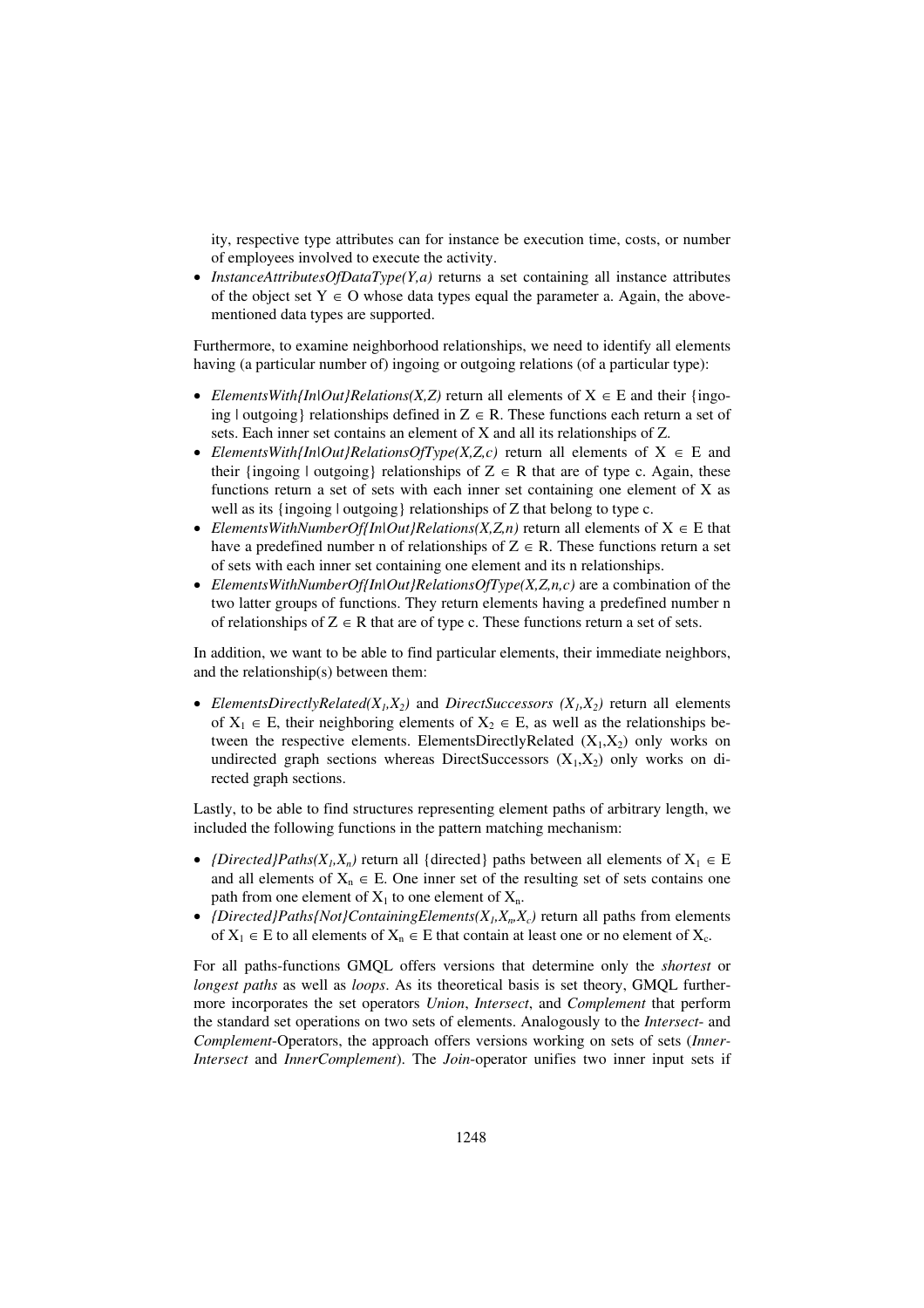they have at least one element in common. The *SelfUnion* operator turns a set of sets into a single set, whereas a *SelfIntersect* operator performs an intersection on all inner sets resulting in one single set that holds all elements contained in every inner set.

These set-modifying functions and operators allow for constructing arbitrary pattern queries recursively, as the result set of one particular function/operator call serves as input for another function/operator (cf. Section 4.1).

In the context of design time compliance checking not only the graph structure needs to be analyzed but also information that is stored in object variables. Consider, again, the 4-eye-principle illustrated in Fig. 1. This rule requires the query language to treat values of particular attributes (in this case the labels of two organizational units) as variables that are to be compared to one another. Variables act as wildcards in the matching process and are of a predefined type. Available variable types are *ElementType*, *RelationshipType*, *Integer*, *AttributeDataType*, *AttributeName*, and *AttributeValue*. This implies that all functions that take instances of these data types as input can also take a variable of the respective type as input. The *ElementsOfType* function, for instance, is called with a set of elements and an element type specification. Instead of this type specification the function alternatively can be fed a variable of type *ElementType*. To define variable conditions only those variables can be used that have the same type. In other words, only variables of the same type can be compared to one another. Possible condition types are equal  $(=)$ , unequal  $(≠)$ , smaller-than (<), greater-than (>), smaller-than-or-equal  $(\le)$ , and greater-than-or-equal  $(\ge)$ .

# **3 Design and Development**

A pattern query is represented in a tree structure. The matching algorithm is implemented using the visitor design pattern known from software engineering [10]. The visitor walks through the query expression in a bottom-up fashion calculating the leaf nodes first. In the following, this tree structure and the visitor calculating the node results will be referred to as the standard pattern compiler.

If a pattern query is run on a model, the matching algorithm distinguishes three cases. First, the query does not contain any variables or conditions. Second, the query contains variables but no conditions. Third, the query contains both variables and conditions. In case the query does not contain either variables or conditions, the standard pattern compiler is executed. If, however, the query contains either a variable and/or a condition a pre-compiler is executed that replaces the variable with the concrete values that can be found in the model the query is executed on. Each variable instantiation is then used to create a standard pattern query (without variables or conditions) that is fed to the standard pattern compiler. As this increases runtimes by the number of created pattern queries, a caching mechanism was implemented that allows for caching previously calculated (fragments of) pattern queries. The caching mechanism is implemented as a hash table allowing access to intermediary matching results in constant time.

For evaluating an arbitrary query *q* against a model *m* the function *CompilePatternQuery* (cf. Figure 3) can be used. As an output a set of sets *S<sup>r</sup>* is calculated that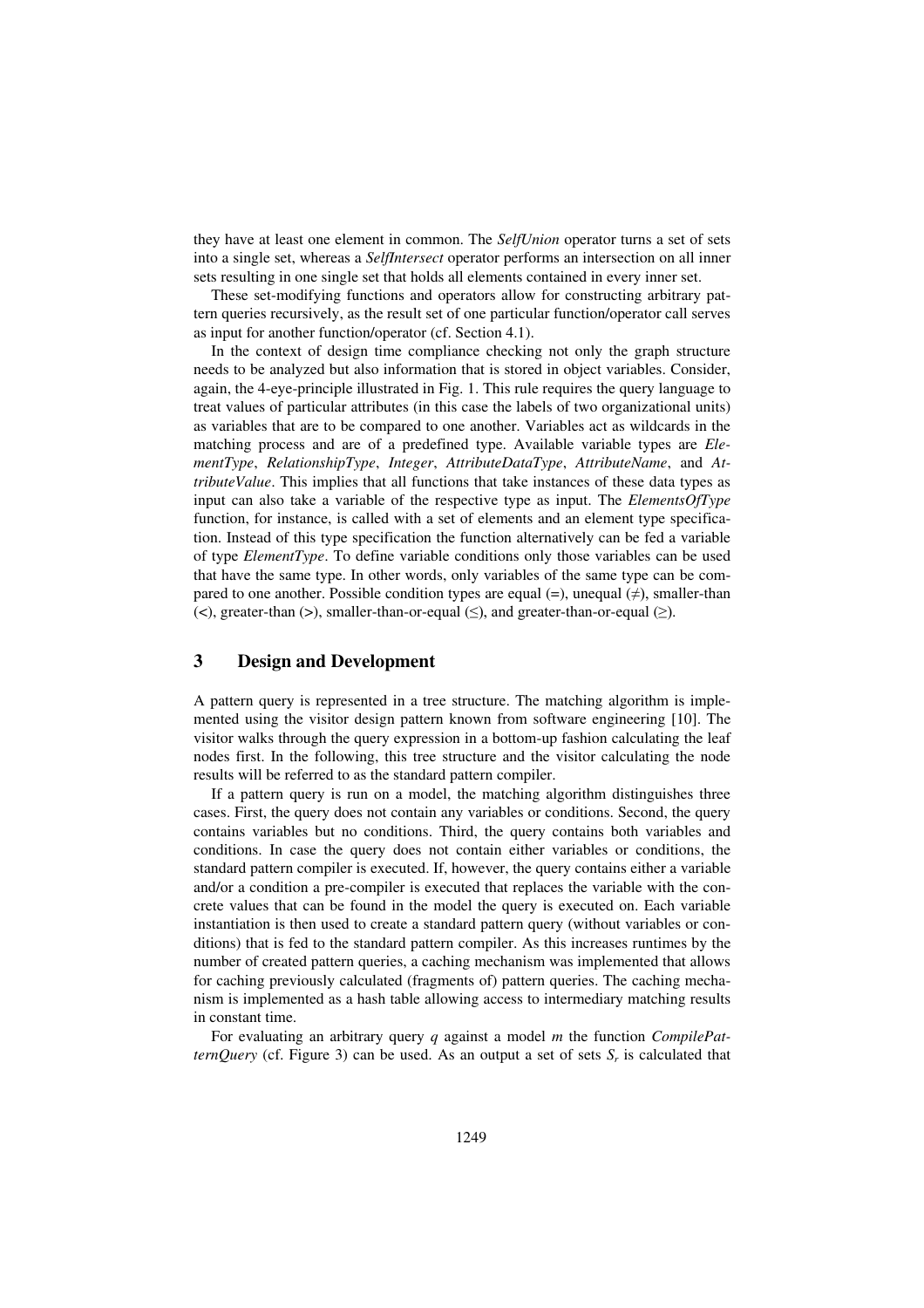contains all pattern matches. As a first step, the query is analyzed and all occurring variables are stored in a set *S<sup>v</sup>* . A variable thereby at least consists of a type and a label. In case that no variables are discovered within the query, no pre-compiling is necessary and the query is included in the set  $S_q$  that is directly handed over to the actual compiler for evaluating the query against the model.

```
PROCEDURE CompilePatternQuery(q, m)
    INPUT: Query q with potential variable expression and op-
     tional condition(s); model m to be analysed 
    OUTPUT: Set S_r that contains all pattern matches
    Create a set S_v containing all variables in q
    IF S_v is empty THEN
        Add q to the set S_{q} containing all queries
    ELSE IF q contains at least one condition THEN 
        Create set S_c holding all conditions of q
        S_q \leftarrow PrecompilePatternQueryWithConditions(q, m, S_v,
                  S_c)
    ELSE q contains no conditions 
        S_q \leftarrow PrecompilePatternQueryWithVariables(q, m, S<sub>v</sub>)
    END IF 
    Create S_r by executing all patterns in S_q on model m
END PROCEDURE CompilePatternQuery
```
**Fig. 3.** Pseudo-code of the function CompilePatternQuery

In case that the query includes at least one variable ( $S_v \neq \emptyset$ ) the compiler analyses whether the query also includes any conditions. If this is the case, the set  $S_c$  is created, which contains all conditions that are included in *q*. A condition thereby consists of a left and right value, as well as an operator that is used for comparing the included values. With the query  $q$ , the model  $m$ , the set of variables  $S<sub>v</sub>$  and the set of conditions *Sc* as parameters, the function *PrecompilePatternQueryWithConditions* is called (cf. Figure 4). The goal of this call is the creation of one or several queries that do not contain any variables or conditions but only those concrete value occurrences for which the conditions are fulfilled. In analogy to the conventional approach, these queries are then finally handed over to the standard pattern compiler as the set of sets *Sq*.

For generating the set of queries the algorithm requires the creation of an auxiliary empty set  $S_a$ . After that we use a loop over the set of variables  $S_v$  to determine the set of value occurrence  $S_{\nu o}$  per variable  $s_{\nu}$  and store  $S_{\nu o}$  in  $S_a$ . These execution steps are exemplarily depicted in Figure 5. a-c for variables of type Integer. The potential value occurrences for a variable  $s<sub>v</sub>$  are identified by searching for all possible value occurrences within the whole model. In case of a variable of type Integer the algorithm for instance collects the number of incoming and outgoing relationships per object. For determining possible value occurrences of a variable of type *AttributeValue* the attribute values of instance attributes and type attributes are collected. For the other attributes the identification of value occurrences is performed accordingly.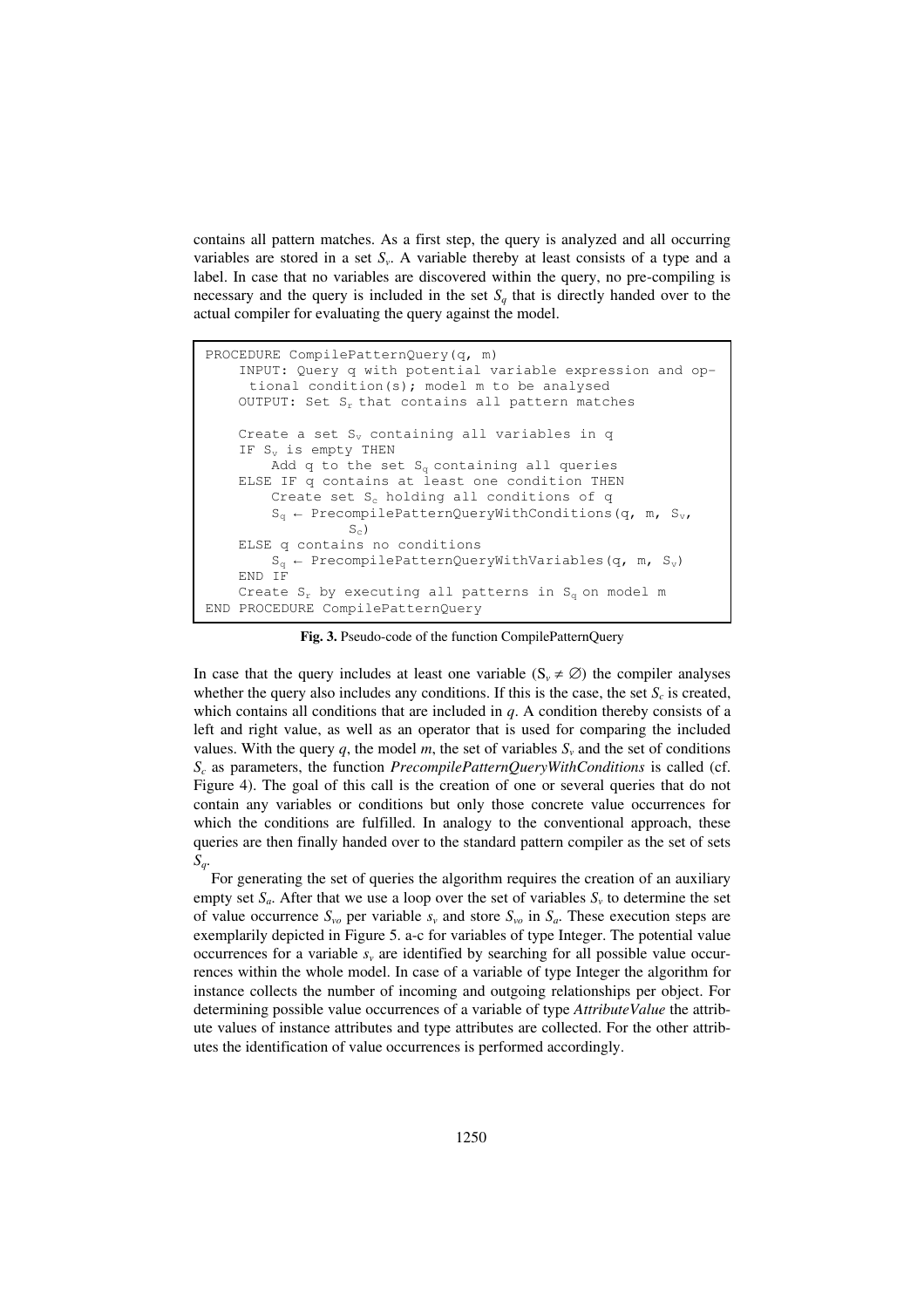

**Fig. 4.** Pseudo-code of the function PrecompilePatternQueryWithConditions

On the basis of the determined value occurrences that are stored per variable in  $S_a$ , the Cartesian product of all sets of value occurrences  $S_{\nu o}$  in the auxiliary set  $S_a$  is generated for obtaining sets with all possible value combinations (cf. Figure 5 d). These sets are stored in the set *Sqvc*. For determining those value combinations that fulfill the associated conditions, a loop over the set  $S_{qvc}$  is used (cf. Figure 5 e). Thereby, a set of value occurrences  $s_{qvc}$  is only written to the set of verified value combinations  $S_{vvc}$  if all conditions are fulfilled by the according values (cf. Figure 5 f). Finally, for each of these verified value combinations  $s_{\nu\nu c}$  a copy *q'* of the original query *q* is generated in which all variables  $s<sub>v</sub>$  are replaced by their concrete value occurrences. This clone  $q'$ is then added to the set of precompiled queries  $S_q$  that is returned by the function.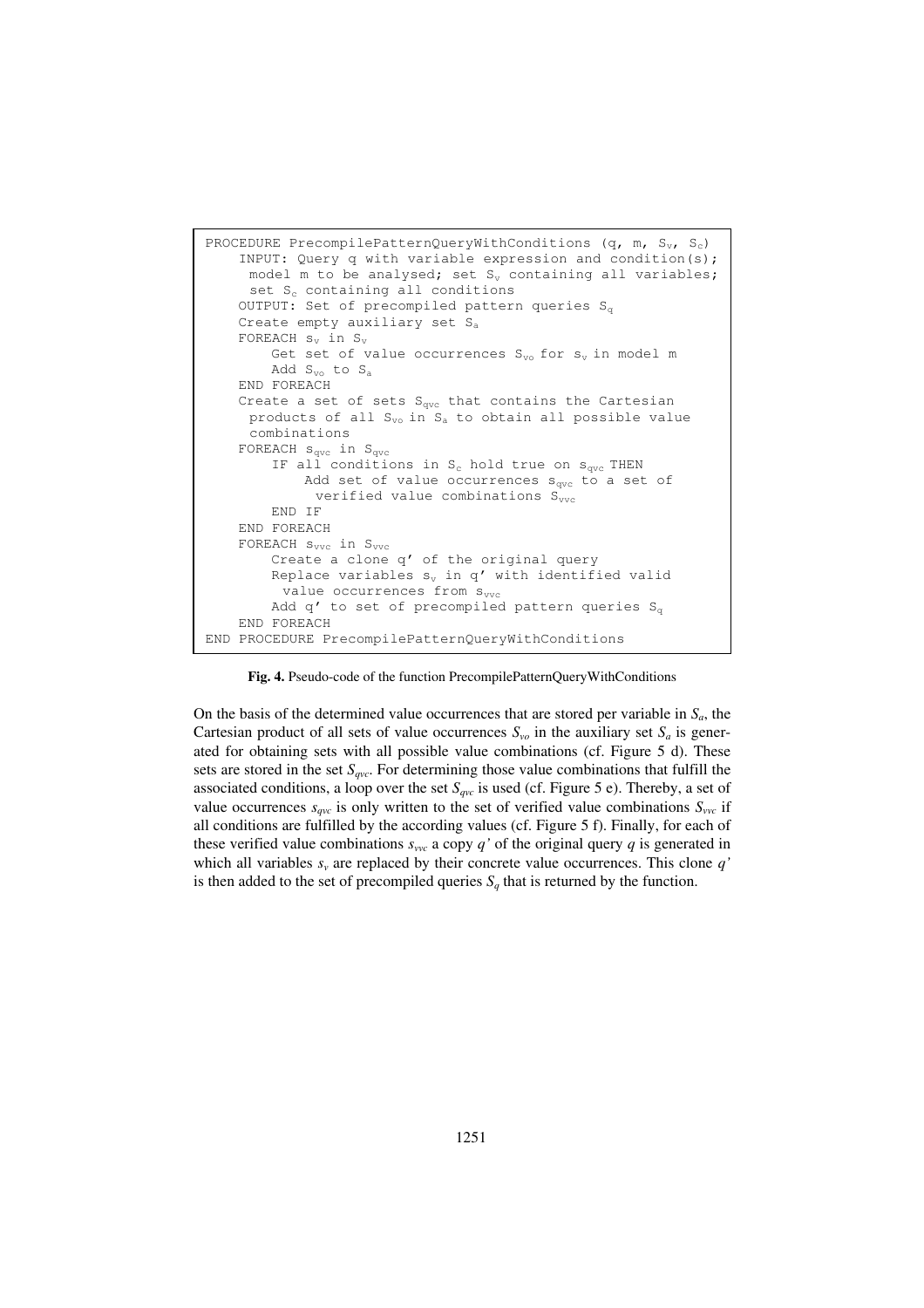a) Derived sets: c) Auxilary set of value occurrences: b) Value occurrences for each variable:  $S_{\overline{y}} = \{A, B, C\}$  $S_a = \{\{1, 2, 3\}, \{1\}, \{4, 5\}\}\$  $S_v = \{1, 2, 3\}$  |  $s_v = A$  $S_v = \{1\}$  |  $S_v = B$  $S_c = \{ \{A \neq B\}, \{C = 4\} \}$  $S_{v0} = \{4, 5\}$  |  $S_v = C$ d) Creation of the Cartesian product: e) Checking of conditions: f) Set of validated value occurrences:  $S_{ave} = \{ \{1, 1, 4\}, \{1, 1, 5\}, \{2, 1, 4\},\$  $A \neq B \land C = 4$  $S_{\text{vyc}} = \{ \{2, 1, 4\}, \{3, 1, 4\} \}$  $\{2, 1, 5\}, \{3, 1, 4\}, \{3, 1, 5\}\}$  $1 \neq 1 \land 4 = 4$  ×  $1 \neq 1 \land 5 = 4$  ×  $2 \neq 1 \land 4 = 4$  $1 \neq 1 \land 5 = 4$  ×  $3\neq 1 \wedge 4=4$   $\checkmark$  $3 \neq 1 \land 5 = 4$  ×



In all other cases a query is present that includes variables ( $S_v \neq \emptyset$ ), but that does not have any associated conditions ( $S_c \neq \emptyset$ ). Again, a pre-compiling of this query is required. In this case, we execute the function *PrecompilePatternQueryWithVariables* with the query  $q$ , the model  $m$ , and the set of variables  $S<sub>v</sub>$  as input (cf. Figure 6).

```
PROCEDURE PrecompilePatternQueryWithVariables(q, m, S_v)
    INPUT: Query q with variable expression; model m to be 
     analysed; Set S_v containing all variables
    OUTPUT: Set of precompiled pattern queries S_qCreate temporary set of possible patterns S_q and add q to
    it 
    Create an additional empty temporary set of possible que-
    ries S_{\alpha}'
    FOREACH s_v in S_vGet set of value occurrences S_{vo} for variable s_v in
        model m 
        FOREACH s_{vo} in S_{vo}FOREACH s_q in S_qReplace s_v in s_p by s_{vo} and add s_q to S_q'END FOREACH
        END FOREACH 
    S_q = S_q'\operatorname{Clear} S_{\alpha}'
    END FOREACH 
END PROCEDURE PrecompilePatternQueryWithVariables
```
 **Fig. 6.** Pseudo-code of the function PrecompilePatternQueryWithVariables

As described above, a set of queries  $S_q$  is finally returned that includes all adjusted queries. For generating this set the algorithm first requires the creation of two temporary sets  $S_a$  and  $S_a$ <sup>'</sup> that are used for handling the original query *q* as well as the cleaned instances of this query where some or all of the variables have been replaced by concrete values. After that, we use a loop over the set of variables  $S<sub>v</sub>$  to determine the set of value occurrences *Svo* analogously to the approach with conditions. Two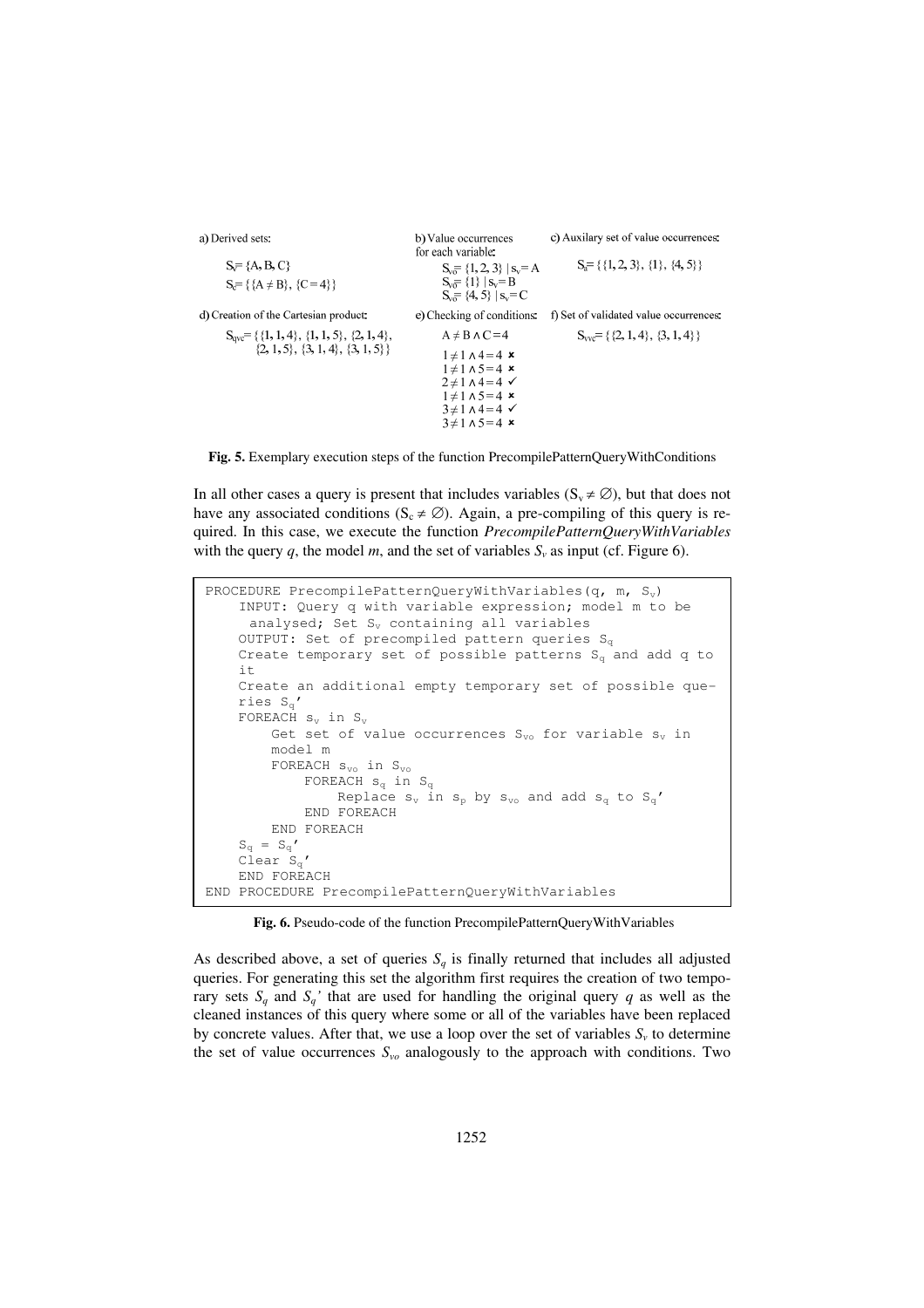embedded loops (the outer one over the set of value occurrences  $S_{vo}$ , the inner one over the temporary set of possible patterns  $S_q$ ) are employed for replacing the variables within the queries of the set  $S_q$ . Thereby, for each inserted value occurrence an altered query is added to the other temporary set of possible queries  $S_q$ <sup>'</sup>. Inside the outermost loop the set  $S_q$  is assigned to the set  $S_q$ <sup>'</sup> that now contains the partly replaced queries (if it is the i<sup>th</sup> iteration, the variable  $s_{vi}$  is replaced). The temporary set  $S_a$ <sup> $\prime$ </sup> is then cleared and the loop starts over. Finally, the set  $S_a$  contains all pre-compiled patterns that do not include any more variables. This set is then fed to the standard pattern compiler.

# **4 Demonstration**

## **4.1 Implementation and Application**

The pattern query given below represents the violation of the 4-eye-principle outlined in the introductory section:

```
DirectedPaths( 
   InnerIntersect(Join( 
         DirectSuccessorsInclRelations( 
            ElementsWithTypeAttributeOfValue( 
                ElementsOfType(O, Document), Caption, A) 
            ElementsOfType(O, Activity)) 
         ElementsDirecltyRelatedInclRelations( 
            ElementsWithTypeAttributeOfValue( 
                ElementsOfType(O, OrgaUnit), Caption, C) 
            ElementsOfType(O, Activity))) 
      ElementsOfType(O, Activity)) 
  InnerIntersect(Join( 
         DirectSuccessorsInclRelations( 
            ElementsWithTypeAttributeOfValue( 
                ElementsOfType(O, Document), Caption, B) 
            ElementsOfType(O, Activity)) 
         ElementsDirecltyRelatedInclRelations( 
            ElementsWithTypeAttributeOfValue( 
                ElementsOfType(O, OrgaUnit), Caption, D) 
            ElementsOfType(O, Activity))) 
      ElementsOfType(O, Activity)))
```
#### $A=B$ ;  $C=D$

The query complies with the BPMN-like process modeling language depicted in Figure 1. It returns process paths of arbitrary length that start and end in an activity that is directly connected to both an organizational unit as well as a document. In addition to the label values of the organizational units being equal, the query further restricts the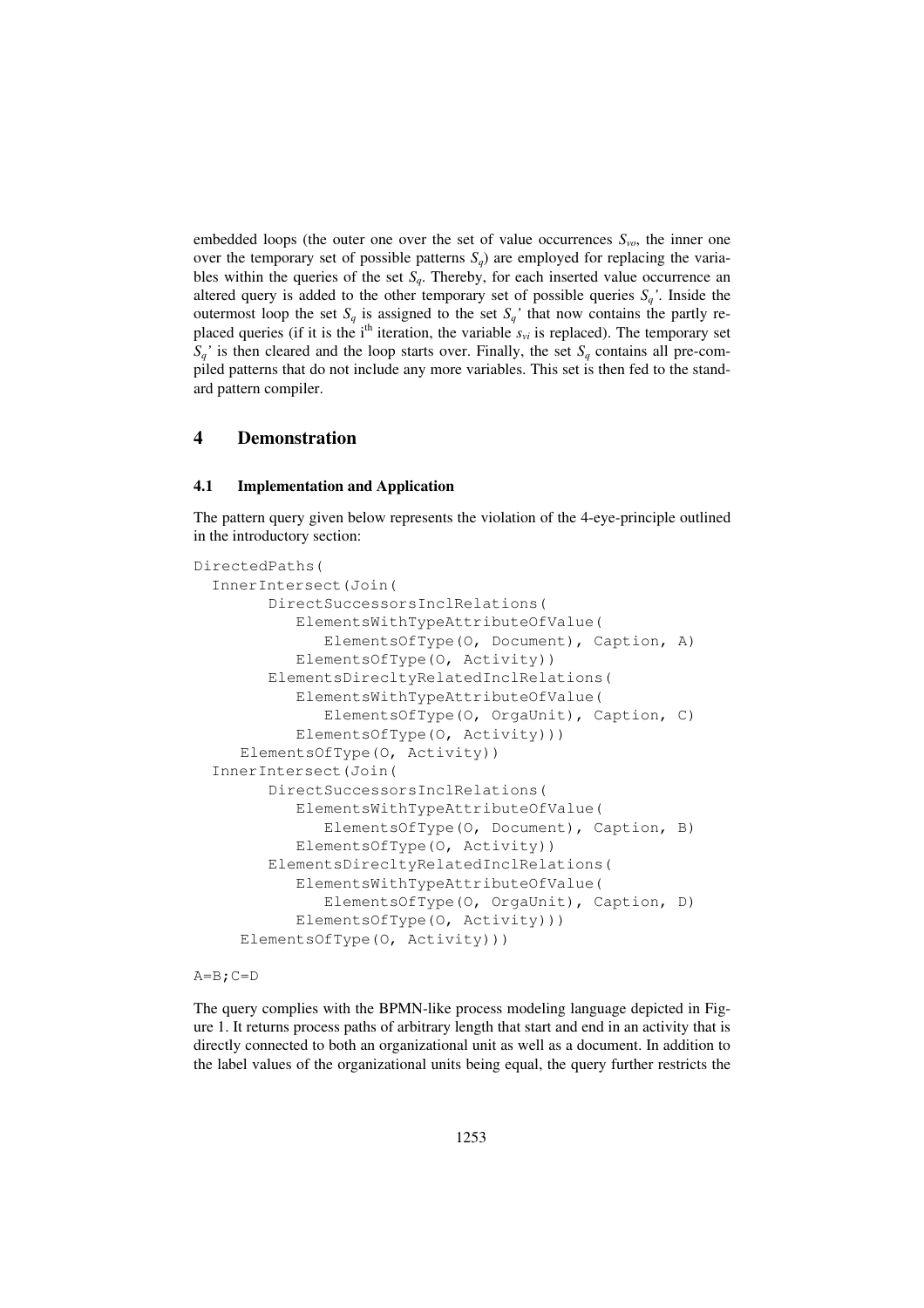result set to include only those paths whose start and end activities are directly related to document types that also have equal labels.

Both parameters of the *DirectedPaths* call are structured analogously. The joinconstruct returns all activities, their adjacent organizational units and documents, as well as the relationships between these objects (note that the *DirectSuccessors* call is necessary, because the relationship between an activity and a document is directed (cf. Figure 1)). This construct is then inner-intersected with the set of all activities to only feed activities to the *DirectedPaths* call. The set of organizational units and the set of documents that appear in both input parameters of the *DirectedPaths* call are further restricted to include only those objects that have captions of a particular value. These values take variables A to D as input that form two conditions specifying that all corresponding attributes need to have the same value.

This query is only an example of how GMQL can be used in the domain of design time compliance checking. Further examples are introduced in the following section as well as in [8]. In order to specify a query for a different modeling language the type information only needs to be adapted to that language (e.g. in an EPC an activity is called a function). GMQL is thus generic in the sense that it can be used for models created in arbitrary graph-based modeling languages.



**Fig. 7.** Query specification environment (left) and model editor (right)

GMQL was implemented as a plugin for an existing meta-modeling tool that was available from a prior research project. Figure 7 depicts a screenshot of the metamodeling tool's language editor that contains a query specification environment (lefthand part of Figure 7). The various functions and operators are available on the lefthand side. Variables and conditions can be defined on the right-hand side. These elements can be dragged and dropped to the pattern definition field where the query can be constructed. The right-hand part of Figure 7 contains an excerpt of the tool's modeling environment, which allows for selecting and running a previously defined pattern query on a model. All identified pattern occurrences are highlighted. Note that in this case a path is found that starts and end in an activity. Start and end objects are both directly related to an organizational unit and a document that have identical labels.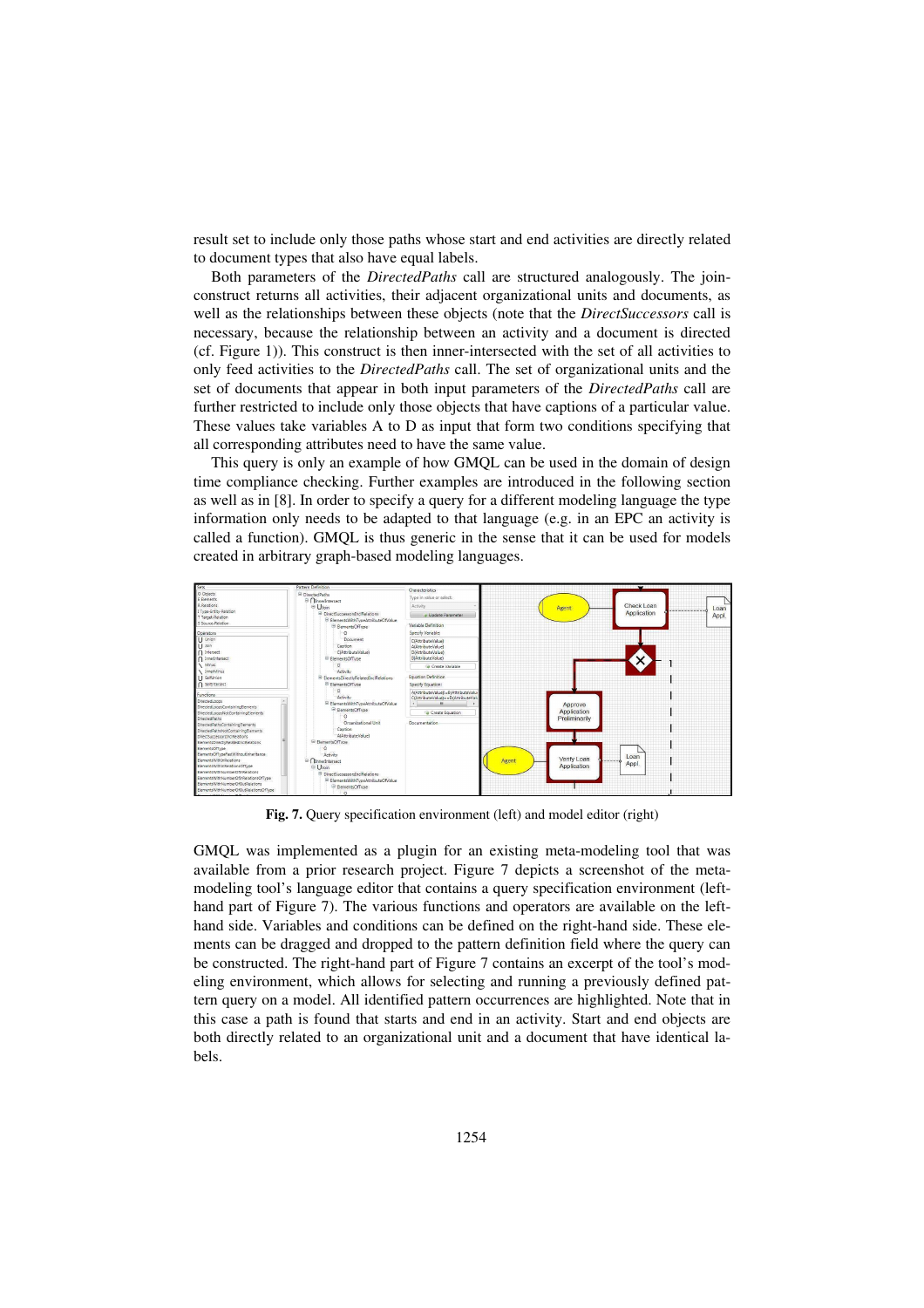#### **4.2 Prerequisites and Limitations**

GMQL is able to identify structural patterns in process models of arbitrary modeling languages. However, design time compliance checking cannot solely be based on a structural analysis of the model graph. In addition, the semantics of element labels need to be considered as well. As indicated above, GMQL considers a label to be an attribute of an element. Respective information can thus be included in the matching process. Particular semantic issues like synonyms or homonyms, however, are not directly addressed by GMQL. However, GMQL allows for integrating approaches supporting terminological unambiguousness easily. Parts of the underlying algorithms comparing attribute labels are built generically. This means that, for example, it can be determined whether two nodes carry labels with the same *meaning* by checking their underlying ontological or linguistic concepts (e.g., "check invoice"  $\sim$  "bill audit"). Corresponding approaches maintaining the meaning of element labels can be found in [11] or [12] and can be used together with GMQL.

An additional prerequisite of using GMQL is an appropriate level of detail for a given model. In particular, the model needs to be syntactically correct and terminologically unambiguous. Element paths, for instance, can only be found if the model graph is not fragmented. The application of process modeling guidelines as proposed by [13] is thus advisable.

To apply GMQL in an enterprise, process managers have to learn GMQL in order to define the queries representing the appropriate compliance rules. Alternatively, an enterprise-wide role can be set up that is responsible for defining queries. In any way, we expect that this will require a considerable learning effort.

In terms of limitations, GMQL is limited to design time compliance checking in conceptual process models. In this context design time refers to an analysis of the model graph structure. Therefore, compliance violations that do not translate to specific model subsections cannot be found by our approach. A common compliance rule, for instance, states that particular business documents need to be stored for a given period of time. Such a rule cannot be checked in the model graph structure and can thus not be found by GMQL. In addition, compliance violations that occur during process runtime cannot be detected by GMQL. To determine if a given process instance contains a compliance violation respective mining techniques need to be applied that are beyond the scope of this paper. Such approaches are discussed in the area of business process intelligence [14].

Furthermore, GMQL does not consider the execution semantics of a process model. It analyses the graph structure and includes type and label information in its matching process. GMQL does not recognize the semantics of a given element type (e.g. an XOR split carries a different meaning than an AND join). In our experience, this, however, is not necessary in many cases. Consider, for example, the predecessor/successor compliance rule as depicted in Figure 8. Let the rule require that activity B needs to be performed after activity A has been executed. In case a) the path from A to C represents a violation of this rule, while in case b) it does not (because of the AND split/join). The GMQL query given in the right-hand part of Figure 8 identifies corresponding structures. It determines directed paths from A to C that do not contain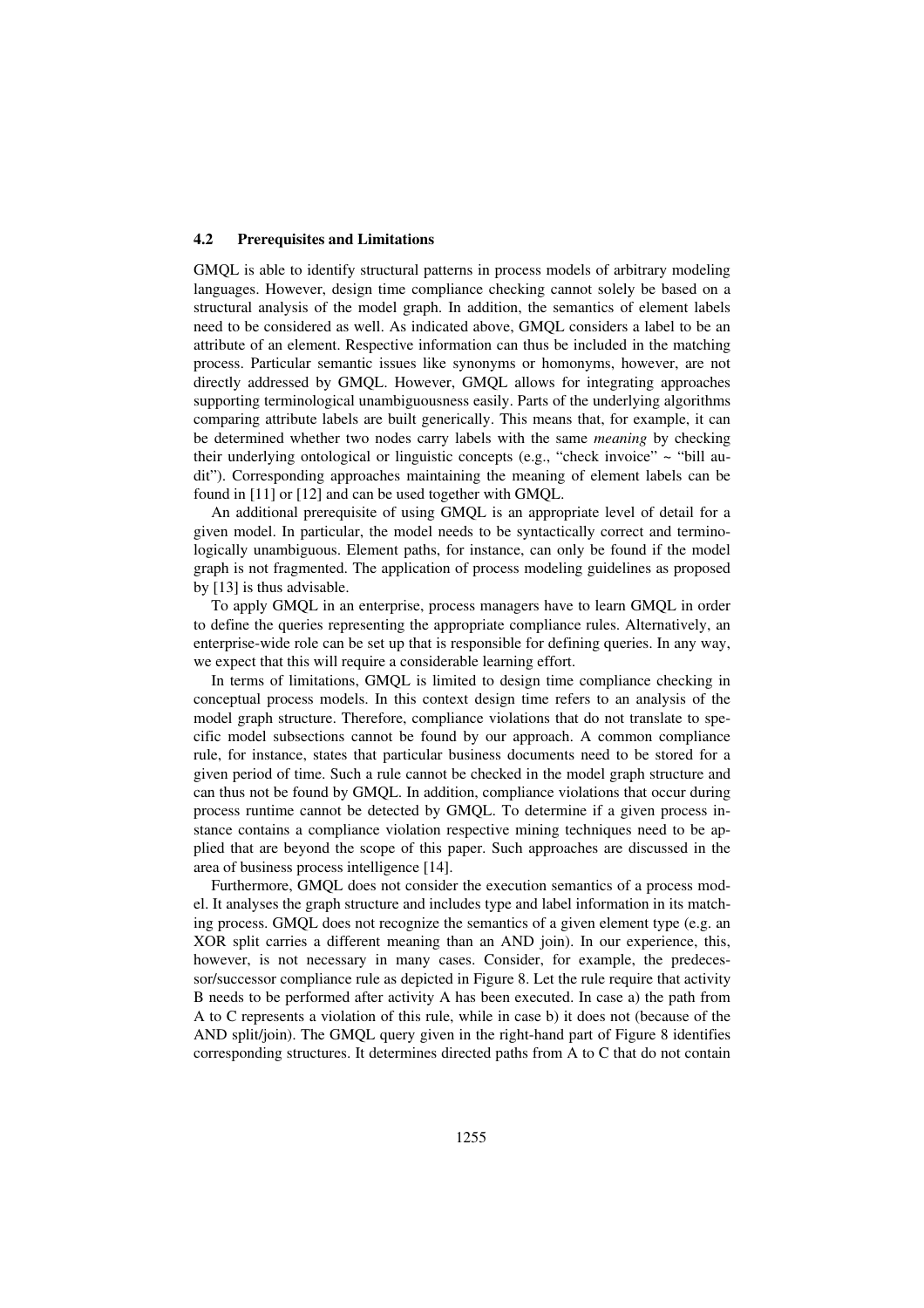B. From the resulting set of sets, all paths that contain AND split nodes are subtracted. An AND split is a node having at least two outgoing edges. Thus, the set of all ANDs that have one outgoing edge is subtracted from the set of all ANDs resulting in the set of all ANDs that have at least two outgoing edges (i.e. AND splits). In case a), the query thus identifies the path from A to C as a compliance violation; while in case b) the empty set is returned (i.e. no violation is found). This argument demonstrates that including execution semantics in the matching process is not always necessary and analyzing the graph structure suffices to detect compliance violations.



**Fig. 8.** Predecessor/successor compliance rule (left) and according GMQL query (right)

## **5 Evaluation**

Design-time compliance checking requires an approach that is able to (a) identify arbitrarily complex structures within a model graph, (b) define pattern queries containing variables and conditions, and (c) support multiple modeling languages.

Many approaches discussed in the literature transform a process model into some form of finite-state automaton. This aims at checking the temporal logic of the task execution. The approach of GOVERNATORI ET AL. and the related research approaches [15-18] fall into this category. As they transform the models to a state-based event system, it is possible to map control flow restrictions to these states. This transformation, however, does not allow for finding more complex structures like highlybranched structures. This drawback is overcome in [19], as the transformation is a preprocessing step to an SQL-based query approach that is able to find more complex structures. Thus, element paths can be calculated. However, SQL suffers from performance problems when calculating paths, because node and edge tables need to be joined a potentially huge number of times [20]. In contrast, GMQL allows for calculating element paths without complex join operations. Furthermore, as GMQL provides specialized paths functions determining paths that (do not) contain particular elements a transformation to finite-state automata can be avoided which further increases runtime performance (see example above for more details). In addition, the approaches introduced above allow for defining compliance violations as formulae that are fed to the state automaton. These formulae require extensive knowledge about the used symbols and operators. GMQL queries in contrast are, albeit complex at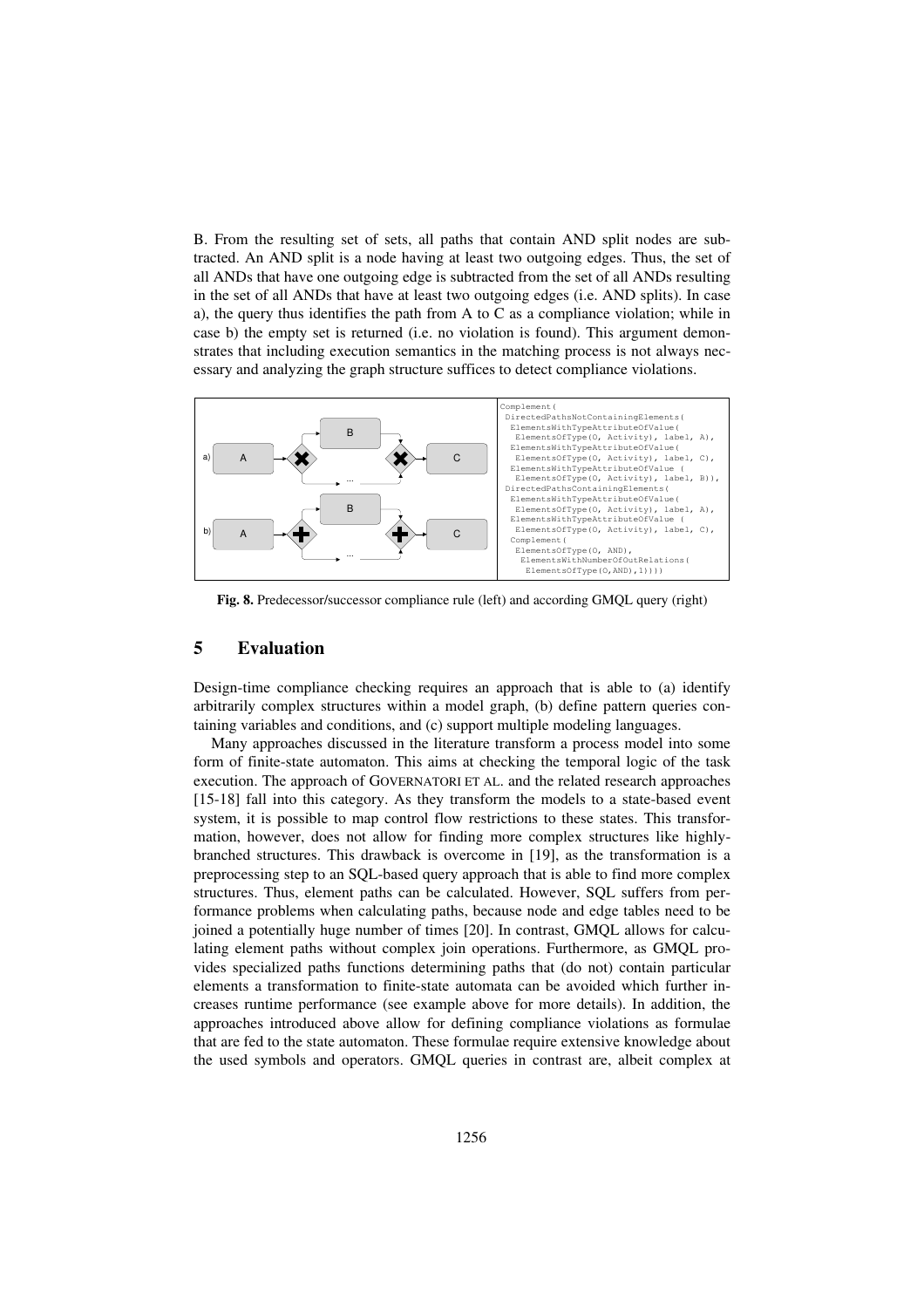times, comparatively easy to understand, because the names of the functions and operators are self-explanatory.

Other approaches are restricted to particular modeling languages or language types [21-24]. The work of MONAKOVA ET AL. [25], for instance, transforms BPEL models to logical representations to allow for control- and data-flow analysis. The logical representation of a BPEL model stores the execution path and variables that allow for verifying compliance rules. WOLTER ET AL. [26-27] allow conditions to support different access control and authorization strategies in extended BPMN models. It is furthermore not possible to define arbitrary pattern queries. Moreover, OCL can be used to define and check compliance violations [28]. However, OCL is also restricted to UML. In contrast, GMQL can be used on models created in arbitrary graph-based modeling languages, because it is based on the idea that any model can be represented as the set of its objects and relationships.

Therefore, GMQL is similar to many approaches put forth in the area of general pattern matching in (process model) graphs. In graph theory, the problem of pattern matching is known as the problem of subgraph isomorphism (SGI). A plethora of algorithms has been developed in recent years that perform well in practical runtime scenarios despite the theoretical intractability of this problem (e.g., [29]). SGI, however, is concerned with finding one-to-one mappings between a given pattern graph and a subsection of a model graph. This requires knowing the exact structure of the pattern before searching it, which is unrealistic in many compliance checking scenarios, because, for instance, the length of a paths between particular elements is not always a priori known (see 4-eyes-principle above). The problem of finding similar patterns in a graph is known as subgraph homeomorphism (SGH). This problem, however, covers aspects of minor containment leading to an abundance of possible (mostly not suitable) pattern occurrences. These go too far for the purpose of pattern matching in process models [30]. Also, the theoretical runtime complexity of this problem is even worse than that of SGI [30]. Neither SGI nor SGH are able to define restrictions in the form of variables and conditions as it is possible with GMQL.

This literature analysis demonstrates that GMQL advances the current state of the art in design time compliance checking, because it is able to find arbitrarily complex patterns in models of any graph-based modeling languages. At the same time it allows for defining restrictions on attributes of particular model elements while avoiding computationally expensive model transformations to finite-state automata.

## **6 Summary and Outlook**

We presented an algorithmic specification of a generic model query language. Besides the graph structure of a model, the language compiler is able to process attributes, variables, and variable conditions. Future research will continue along multiple consecutive lines. We plan to extend GMQL to allow for searching pattern occurrences that stretch across multiple models. This implies that GMQL must also allow for defining pattern queries that apply to models of more than one language. So far, a pattern query can only be executed on a model of the language the query was created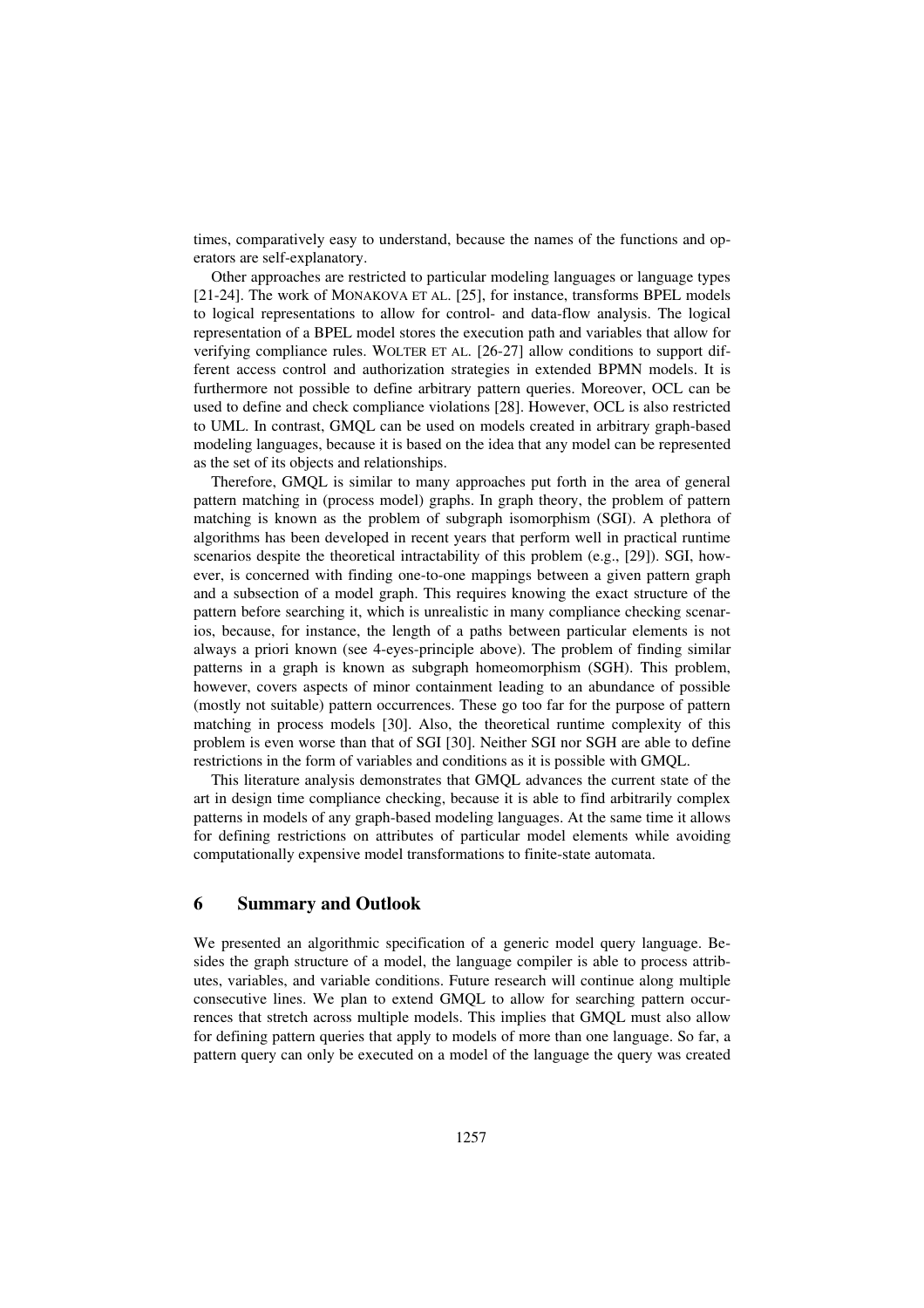for. Relaxing this restriction will allow for verifying, if a hierarchy structure captured in an organizational chart is properly represented in a process model. Both extensions can be easily implemented by augmenting the set of elements that is initially fed into matching algorithm. We aim at gaining a deeper understanding of the compliance checking domain in order to determine if GMQL is indeed sufficient for this field. This may require including additional information in the matching process which so far has not been necessary (e.g. execution semantics). We will explore the possibility of compliance checking during modeling by enriching a process modeling language with GMQL-based concepts supporting the ex-ante specification of compliance rules.

#### **References**

- 1. Opromolla, G.: Facing the Financial Crisis: Bank of Italy's Implementing Regulation on Hedge Funds. Journal of Investment Compliance 10 (2), 41-44 (2009)
- 2. Abdullah, S.N., Indulska, M., Sadiq, S.: A Study of Compliance Management in Information Systems Research. In: Proceedings of the  $17<sup>th</sup>$  European Conference on Information Systems, pp. 1-10 (2009)
- 3. Sadiq, S., Governatori, G., Namiri, K.: Modeling Control Objectives for Business Process Compliance. In: Alonso, G., Dadam, P., Rosemann, M. (eds.): BPM 2007. LNCS, Vol. 4714, pp. 149-164. Springer, Heidelberg (2007)
- 4. El Kharbili, M., De Medeiros, A.K.A, Stein, S., van der Aalst, W.M.P.: Business process compliance checking: Current state and future challenges. In: MoBIS 2008. LNI, Vol. 141, pp. 107-113. GI, Bonn (2008)
- 5. Cabanillas, C., Resinas, M., Ruiz-Cortés, A.: Hints on how to face business process compliance. Ac-tas de los Talleres de las Jornadas de Ingeniería del Software y Bases de Datos 4 (4), 26-32 (2010)
- 6. Uba, R., Dumas, M., García-Bañuelos, L., La Rosa, M.: Clone Detection in Repositories of Business Process Models. In: Rinderle-Ma, S., Toumani, F., Wolf, K. (eds.): Business Process Management. LNCS, Vol. 6896, pp. 248–264. Springer, Heidelberg (2011)
- 7. Delfmann, P., Herwig, S., Lis, L., Stein, A., Tent, K., Becker, J.: Pattern Specification and Matching in Conceptual Models. A Generic Approach Based on Set Operations. Enterprise Modelling and Information Systems Architectures 5 (3), 24-43 (2010)
- 8. Becker, J., Bergener, P., Delfmann, P., Weiß, B.: Modeling and Checking Business Process Compliance Rules in the Financial Sector. In: Proceedings of the 32<sup>nd</sup> International Conference on Information Systems (2011)
- 9. Peffers, K., Tuunanen, T., Rothenberger, M.A., Chatterjee, S.: A design science research methodology for information systems research. Journal of Management Information Systems 24 (3), 45-77 (2007)
- 10. Gamma, E., Helm, R., Johnson, R. E.: Design Patterns. Elements of Reusable Object-Oriented Software. Addison-Wesley Longman, Amsterdam (1995)
- 11. Thomas, O., Fellmann, M.: Semantic Process Modeling Design and Implementation of an Ontology-based Representation of Business Processes. Business and Information Systems Engineering 1 (6), 438-451 (2009)
- 12. Delfmann, P., Herwig, S., Lis, L.: Unified Enterprise Knowledge Representation with Conceptual Models - Capturing Corporate Language in Naming Conventions. In: Proceedings of the  $30<sup>th</sup>$  International Conference on Information Systems (2009)